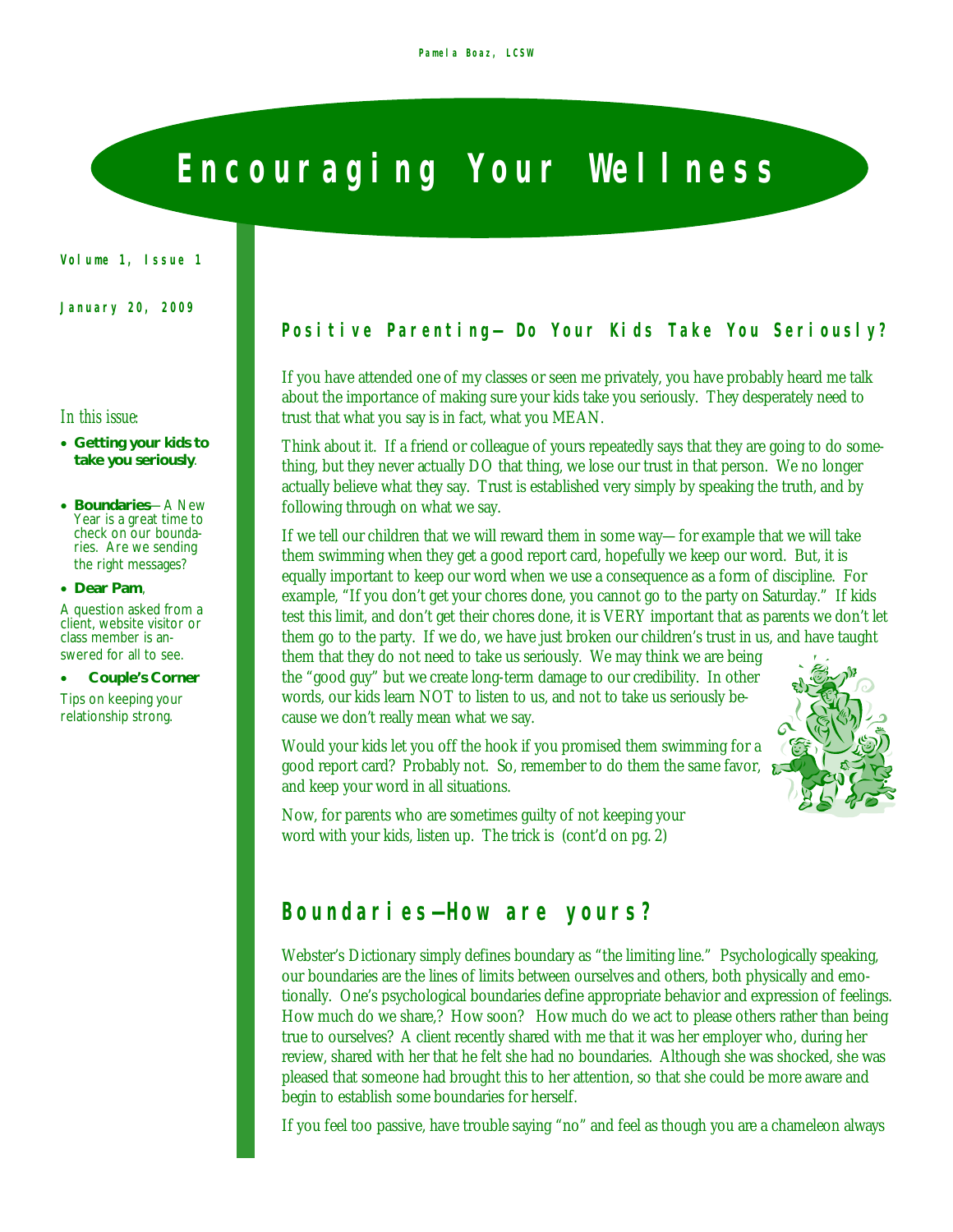### **Dear Readers**



I am so excited to be kicking off this inaugural issue of my newsletter **Encouraging Your Wellness.**  I hope you find it to be informative as well as inspirational in helping you be the person, parent, and partner you want to be.

Each quarter I will be addressing relevant topics that have come up in my practice, or in workshops or classes that I have instructed. As you all know, I love working one-on-one with clients and families, but I am hoping that this is a way to inform and encourage others, as well as reinforce information you might have heard previously from me.

My newsletter will include a Dear Pam column where I will answer a specific question that I have been asked via my website (pamelaboaz.com) or in a course I have conducted. If you have a specific question, feel free to email it to me, and I will choose a question that will likely have value to most readers.

Again, thanks for your interest in my newsletter. **Encouraging your wellness** is important to me!

*"If you know you would never make your child miss a birthday party, DON'T USE IT!"* 

### *Do your kids take you seriously***—continued from page 1**

to be very careful that you choose consequences that you actually will follow through on. For example, if you know you would never make your child miss a birthday party, DON"T USE IT!! Find a consequence that is meaningful to the child that you WILL actually follow through on. We do ourselves a disservice when we jump to a consequence to get our kids' attention, and then feel bad or sorry for the child and rescue them from the consequence. Kids learn very quickly that they really don't have to take us seriously because we really would never do what we have said!

Here's a tip. When you are not upset with your child's behavior, make a list of consequences that you believe would be motivational to your child AND that you would follow through with. It should include approximately five to ten consequences that are minor up to more severe. When we are prepared as parents, we can take a consequence from the list instead of shouting out a consequence that we won't actually do. Most importantly, when we actually earn a reputation with our kids of following through, they will begin to take us seriously. Good luck!

### **Boundaries—continued from page 1**

changing to please others, it may be time to evaluate where you can begin to strengthen your boundaries.

Normally, boundaries are role modeled for us as children. But, if our families weren't able to do this as well as we needed, we likely made a few blunders as we learned about boundaries. Possibly, we are still making them. Look over some of the following healthy vs. unhealthy boundaries, and see where your boundaries could use some fine-tuning. (Continued on the next page)

#### Unhealthy **Healthy**

Telling all **I** consider the other persons level of interest and caring before opening up to them.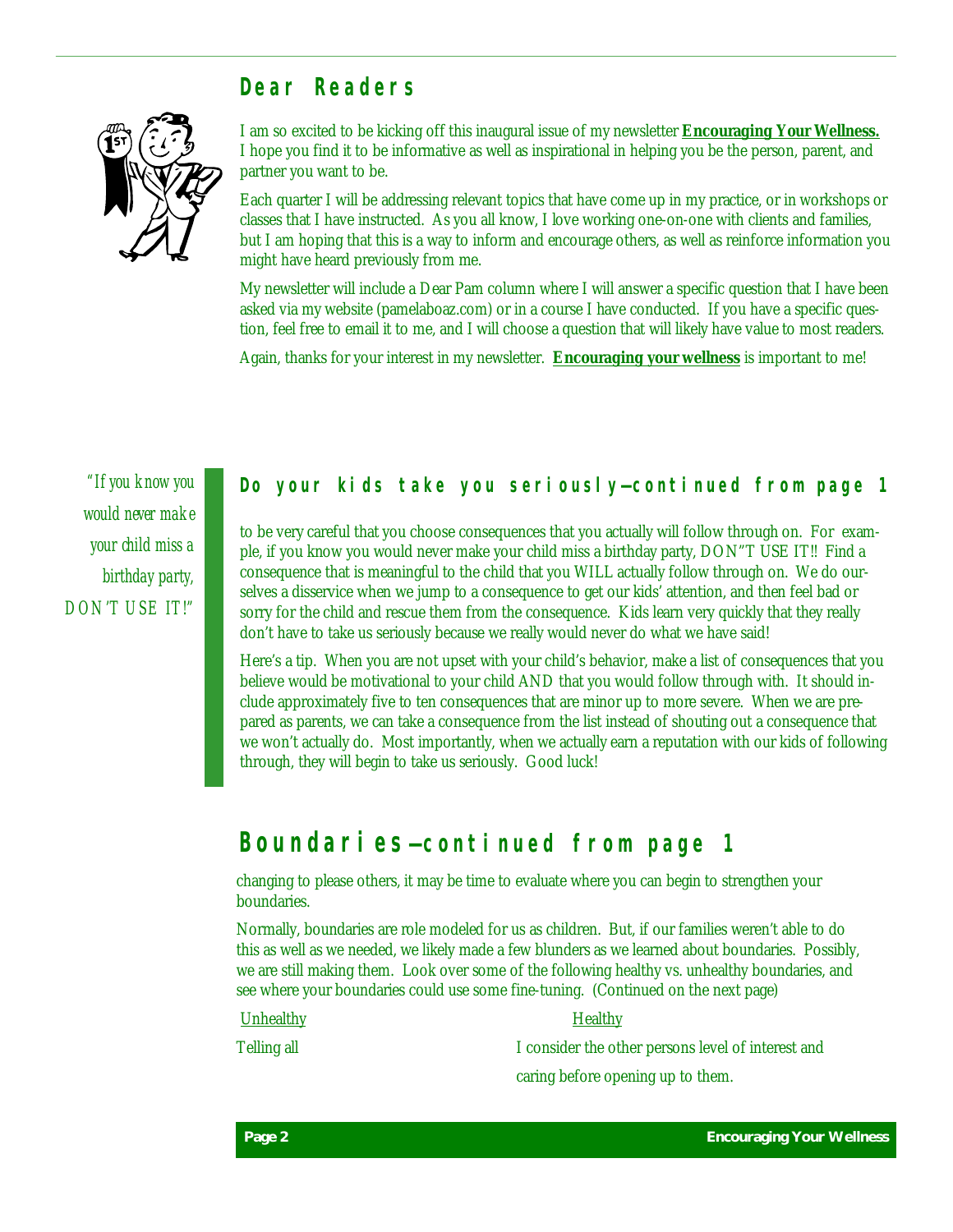## **Couple's Corner— Sincere Apologies**

An interesting research study from Columbia University looked at what criterion were present for people to feel that they had received a sincere apology. 145 people aged 21-70 were given a hypothetical accident scenario. They were to assume that they were involved in an accident with a bicyclist. The cyclist was at fault, and offered a settlement that only covered their medical costs. The results showed:

52% accepted the money when there was no apology

73% accepted the money when there was a full apology

35% accepted the money when the apology was partial with the bicyclist NOT taking responsibility for the accident.

I found it particularly interesting that no apology produced more results than what was perceived to be a forced apology—one where I'll say I'm sorry, but I will not really acknowledge that I did anything wrong. Think about that—*no* apology is better than an apology where you don't take responsibility for your actions. Of course, a full apology is always best.

It takes a mature person to say when they've messed up in a genuine way. How are your apologies?

## **Boundaries, Cont'd from page 2** *When someone*

### Unhealthy Healthy

Falling in love with anyone who reaches out When someone reaches out to me, I ask myself



whether this person has the qualities I need.

Acting on first sexual impulse My feelings and my self-esteem decide whether I act on sexual impulses. "Will I feel good about myself" is my first question.

Going against personal values or rights to I have values which are not negotiable in a please others. relationship. I am not willing to "do anything"

listen to opinions but make decisions for myself.



*reaches out to me, I ask myself whether this person has the qualities I need.* 

| Not noticing when someone else displays<br>inappropriate boundaries. | for a partner.<br>I am wary of someone who wants to get too<br>close to me too soon. I notice whether someone I<br>am beginning to relate to has values and opinions |  |
|----------------------------------------------------------------------|----------------------------------------------------------------------------------------------------------------------------------------------------------------------|--|
| Taking as much as you can get for the sake of<br>getting.            | I do not "test" in a relationship by keeping track<br>of how much is given me as a way of measuring<br>love.                                                         |  |
| Allowing someone to take as much as they can<br>from you.            | I am aware of when I am being taken advantage of<br>and I am willing to confront the other person<br>about it.                                                       |  |
| Letting others direct your life                                      | I know what I want from life and have goals. I                                                                                                                       |  |



**Volume 1, Issue 1 Page 3**